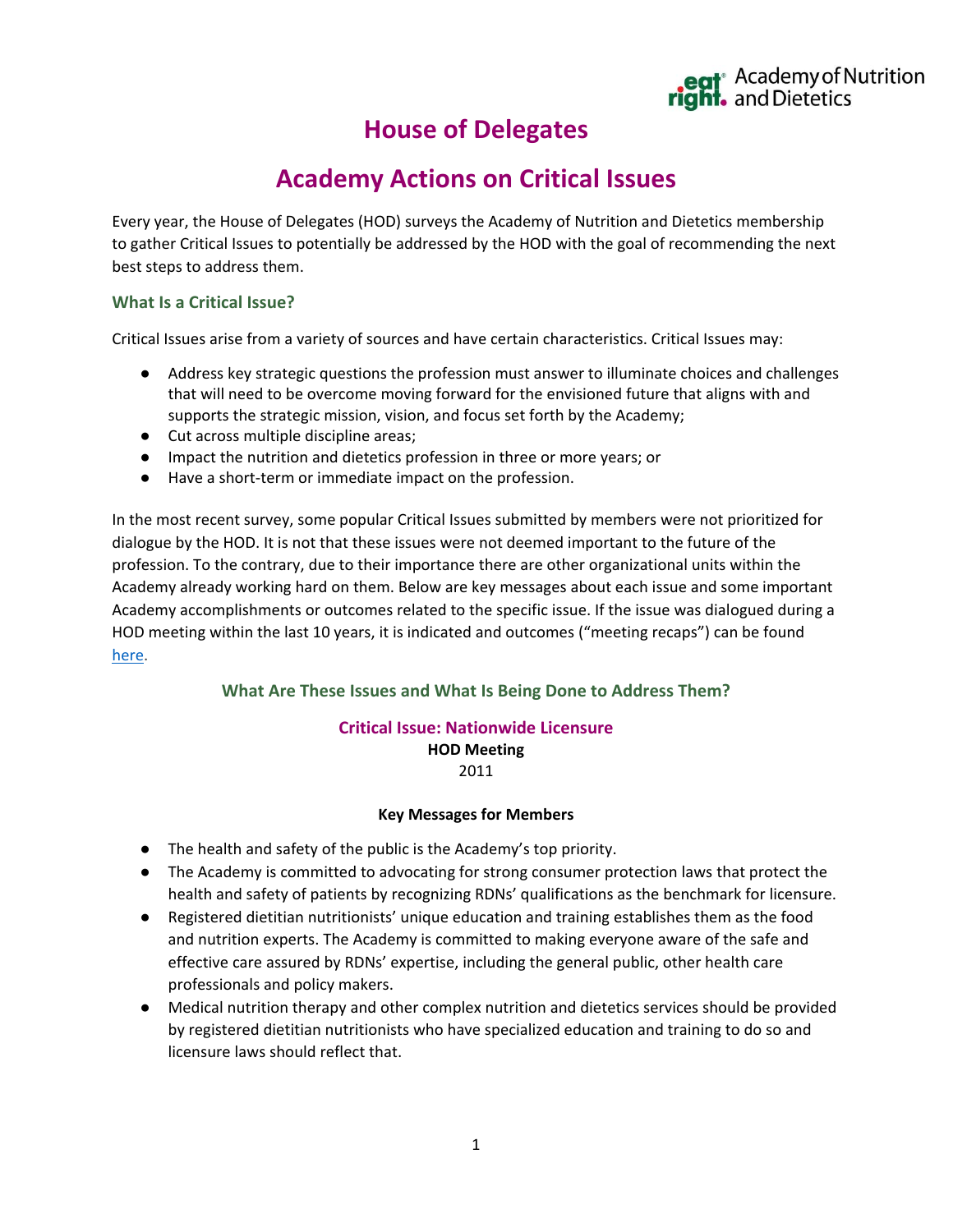● Unqualified individuals risk serious harm by providing nutrition counseling to treat chronic conditions and diseases; licensure recognizes registered dietitian nutritionists have the education and experience to provide nutrition care services safely and effectively.

As both qualifications for the RDN credential and RDNs' scope of practice grow and evolve, licensure laws should be able to grow and evolve with them.

### **Academy Accomplishments/Outcomes**

- In the first three months of 2022 alone, in addition to the [great news](https://www.eatrightpro.org/media/press-releases/public-policy/fla-licensure-win) about the [favorable ruling](https://www.eatrightpro.org/news-center/on-the-pulse-of-public-policy/state-matters/an-update-from-the-academy-of-nutrition-and-dietetics-on-florida-licensure-case) in the Florida licensure case, the West Virginia Academy successfully defended its licensure board from threatened termination, the Georgia Academy and Kansas Academy successfully prevented opponents from weakening their respective licensure laws into title protection acts, and a vigorous free speech challenge to Mississippi's practice act went away when the Department of Health clarified a license was needed in the state to provide MNT. Efforts to enact or strengthen licensure laws or obtain therapeutic diet ordering ability this year continue in Illinois, Michigan, New York, Pennsylvania, and Wisconsin.
- In 2021, affiliates passed stronger, updated licensure laws in Nevada and North Dakota, prevented opponents from weakening their respective licensure laws into title protection acts in Missouri and Ohio, worked to strengthen regulations in numerous states, avoided sunsetting of their licensure law in New Mexico and Texas, and worked to strengthen and modernize licensure regulations in Indiana, North Carolina, and Washington.
- Ongoing licensure initiatives making it easier for RDNs and NDTRs to work across state lines and provide telehealth, including synthesizing states' qualifications for a license, enacting legislation facilitating licensure by reciprocity, upon agreements between states, and during emergency situations. See: [Licensure and Telehealth](https://www.eatrightpro.org/advocacy/licensure/licensure-and-telehealth) page[; Licensure Guidance for RDNs During COVID-19](https://www.eatrightpro.org/news-center/member-updates/coronavirus-updates/licensure-guidance-for-rdns-during-covid-19-pandemic)  [Pandemic](https://www.eatrightpro.org/news-center/member-updates/coronavirus-updates/licensure-guidance-for-rdns-during-covid-19-pandemic) page.
- [https://www.eatrightpro.org/leadership/governance/committees/consumer-protection-and](https://www.eatrightpro.org/leadership/governance/committees/consumer-protection-and-licensure-subcommittee)[licensure-subcommittee](https://www.eatrightpro.org/leadership/governance/committees/consumer-protection-and-licensure-subcommittee)
- <https://www.eatrightpro.org/advocacy/licensure/professional-regulation-of-dietitians>

# **Critical Issue: Inclusion, Diversity, Equity and Access (IDEA)**

#### **HOD Meetings**

2020, 2021

#### **Key Messages for Members**

- The Academy Board of Directors approved the IDEA Committee's four IDEA Action Plan goals and implemented them into the Academy's Strategic Plan. The IDEA Committee drafted strategies and measurable tactics to fill out the action plan and meet those goals.
- The IDEA Committee surveyed Academy units and groups to establish baseline data for the IDEA Action Plan's tactics. The data obtained from this survey provides a point from which to measure future growth in IDEA initiatives.
- An article entitled "[Advancing Equity: The Academy's Commitment to Supporting Inclusion,](https://nam10.safelinks.protection.outlook.com/?url=https%3A%2F%2Fwww.jandonline.org%2Farticle%2FS2212-2672(21)01466-0%2Ffulltext&data=04%7C01%7Camurphy%40eatright.org%7C9147ad0f7427481bc31b08da05d5a56d%7C5da1b5c430044586b7ab2dd01f24d7d2%7C0%7C0%7C637828712419053806%7CUnknown%7CTWFpbGZsb3d8eyJWIjoiMC4wLjAwMDAiLCJQIjoiV2luMzIiLCJBTiI6Ik1haWwiLCJXVCI6Mn0%3D%7C3000&sdata=%2ByXJ0vDOpyf3OM3Y5HI80Iiup4eepvzNSqA2UbZe6Eg%3D&reserved=0)  [Diversity, Equity, and Access](https://nam10.safelinks.protection.outlook.com/?url=https%3A%2F%2Fwww.jandonline.org%2Farticle%2FS2212-2672(21)01466-0%2Ffulltext&data=04%7C01%7Camurphy%40eatright.org%7C9147ad0f7427481bc31b08da05d5a56d%7C5da1b5c430044586b7ab2dd01f24d7d2%7C0%7C0%7C637828712419053806%7CUnknown%7CTWFpbGZsb3d8eyJWIjoiMC4wLjAwMDAiLCJQIjoiV2luMzIiLCJBTiI6Ik1haWwiLCJXVCI6Mn0%3D%7C3000&sdata=%2ByXJ0vDOpyf3OM3Y5HI80Iiup4eepvzNSqA2UbZe6Eg%3D&reserved=0)" was published in the January *Journal* and can be found on the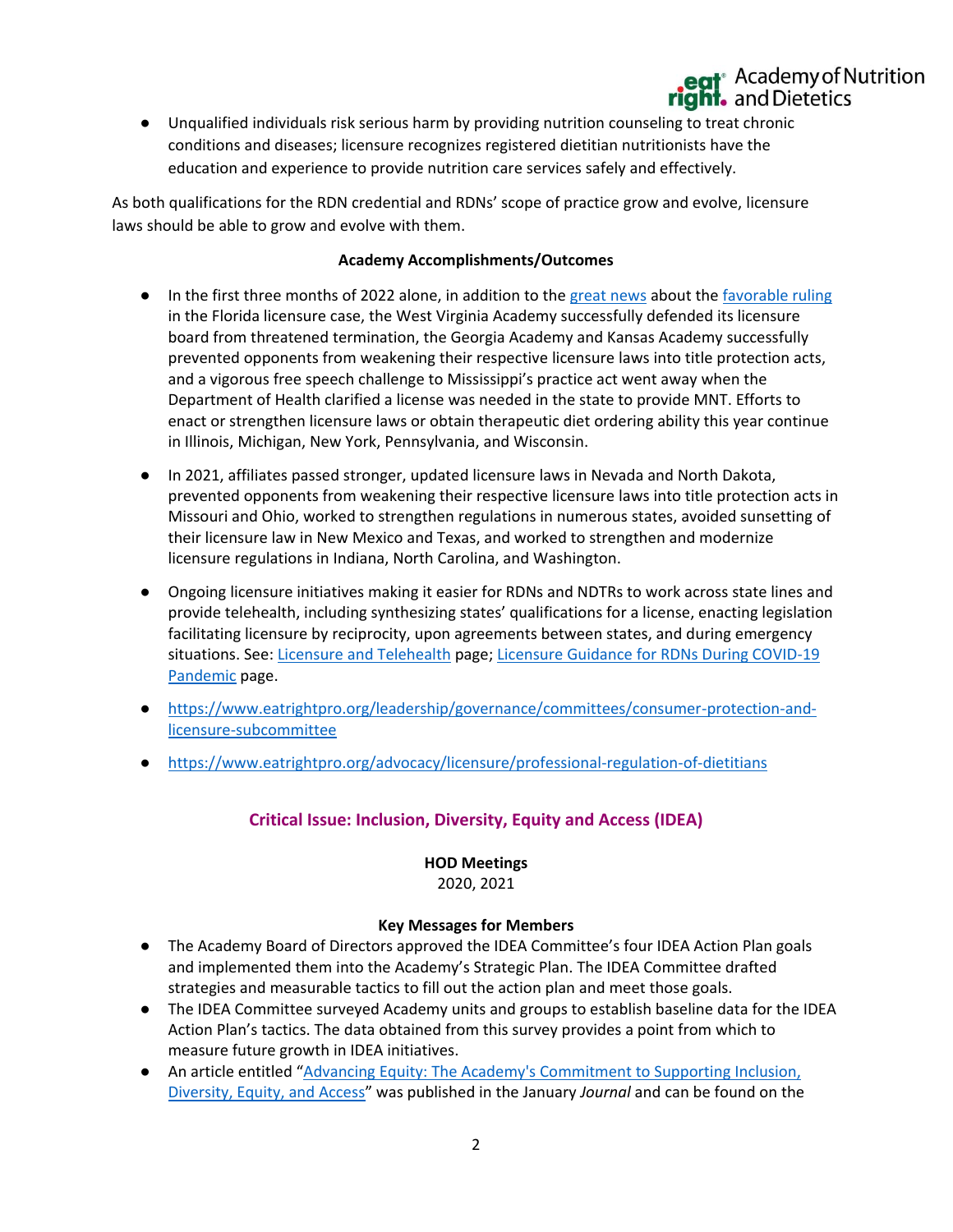online IDEA Hub, which features Academy Group IDEA spotlights, videos/webinars, and up-todate IDEA content.

#### **Academy Accomplishments/Outcomes**

● [IDEA Hub](https://www.eatrightpro.org/practice/practice-resources/diversity-and-inclusion)

## **Critical Issue: Reimbursement**

#### **HOD Meeting** 2013

#### **Key Messages for Members**

- Academy representatives serve on American Medical Association committees that create new [CPT codes](https://www.eatrightpro.org/payment/coding-and-billing/diagnosis-and-procedure-codes/cpt-and-g-codes-for-rdns) and associated reimbursement values. They work to expand CPT codes available for use by RDNs, including online digital evaluation and management services and health and wellness coaching.
- The Academy works to expand access to RDNs and coverage of medical nutrition therapy and other nutrition services through both the legislative and regulatory arenas via the [Medical](https://www.eatrightpro.org/advocacy/legislation/all-legislation/medical-nutrition-therapy-act)  [Nutrition Therapy Act,](https://www.eatrightpro.org/advocacy/legislation/all-legislation/medical-nutrition-therapy-act) th[e Treat and Reduce Obesity Act,](https://www.eatrightpro.org/advocacy/legislation/all-legislation/treat-and-reduce-obesity-act) the [Expanding Access to Diabetes Self-](https://www.eatrightpro.org/advocacy/legislation/all-legislation/expanding-access-to-dsmt)[Management Training Act,](https://www.eatrightpro.org/advocacy/legislation/all-legislation/expanding-access-to-dsmt) th[e Nutrition CARE Act,](https://www.eatrightpro.org/advocacy/legislation/all-legislation/nutrition-care-act) the [Preventing Diabetes in Medicare Act](https://www.eatrightpro.org/advocacy/legislation/all-legislation/preventing-diabetes-in-medicare-act) and [comments](https://www.eatrightpro.org/news-center/on-the-pulse-of-public-policy/regulatory-comments/academy-urges-cms-to-do-more-to-address-barriers-to-mnt) to CMS on proposed rules.
- The Academy continuously advocates on members' behalf with federal and state policy makers and commercial payers for access to RDNs and nutrition services via [telehealth.](https://www.eatrightpro.org/advocacy/legislation/all-legislation/telehealth-advocacy)
- The Nutrition Services Payment Committee produces resources to support members' ability to increase RDN recognition and coverage for RDN services and maximize payment streams in various practice settings via fee-for-service and [value-based payment models.](https://www.eatrightpro.org/payment/changes-delivery-payment/apms-and-value-based-caree) Efforts include collaborations with key external stakeholders, including [primary care providers.](https://www.eatrightpro.org/payment/getting-started/referrals-and-primary-care-partnership)
- In collaboration with the American Society for Parenteral and Enteral Nutrition (ASPEN), the Academy educates public and private payers on the use of appropriate criteria for identifying malnutrition and advocates for appropriate payment for inpatient claims for malnutrition diagnostic codes.

#### **Academy Accomplishments/Outcomes**

- [MNT References in the Eatright STORE](https://www.eatrightstore.org/product-subject/mnt-references?pageSize=20&pageIndex=3&sortBy=recent)
- [Toolkits in the Eatright STORE](https://www.eatrightstore.org/product-type/toolkits)
- <https://www.eatrightpro.org/payment>
- [Telehealth Payment](https://www.eatrightpro.org/practice/practice-resources/telehealth)
- **[Promoting Nutrition Services](https://www.eatrightpro.org/payment/nutrition-services/promoting-nutrition-services)**
- [Payment and Reimbursement](https://www.eatrightpro.org/payment/getting-started/becoming-a-provider/join-the-payment-reimbursement-discussion-board)  [Discussion Board](https://www.eatrightpro.org/payment/getting-started/becoming-a-provider/join-the-payment-reimbursement-discussion-board)
- [Malnutrition Coding and Payment](https://www.eatrightpro.org/payment/coding-and-billing/diagnosis-and-procedure-codes/malnutrition-codes-characteristics-and-sentinel-markers)

#### **Critical Issue: Food Access**

**HOD Meetings** 2013, 2015,2019

#### **Key Messages for Members**

● The Academy and its members work to improve health and reduce food insecurity for pregnant women, new mothers and their children, school children and older Americans aging at home and in long term care facilities.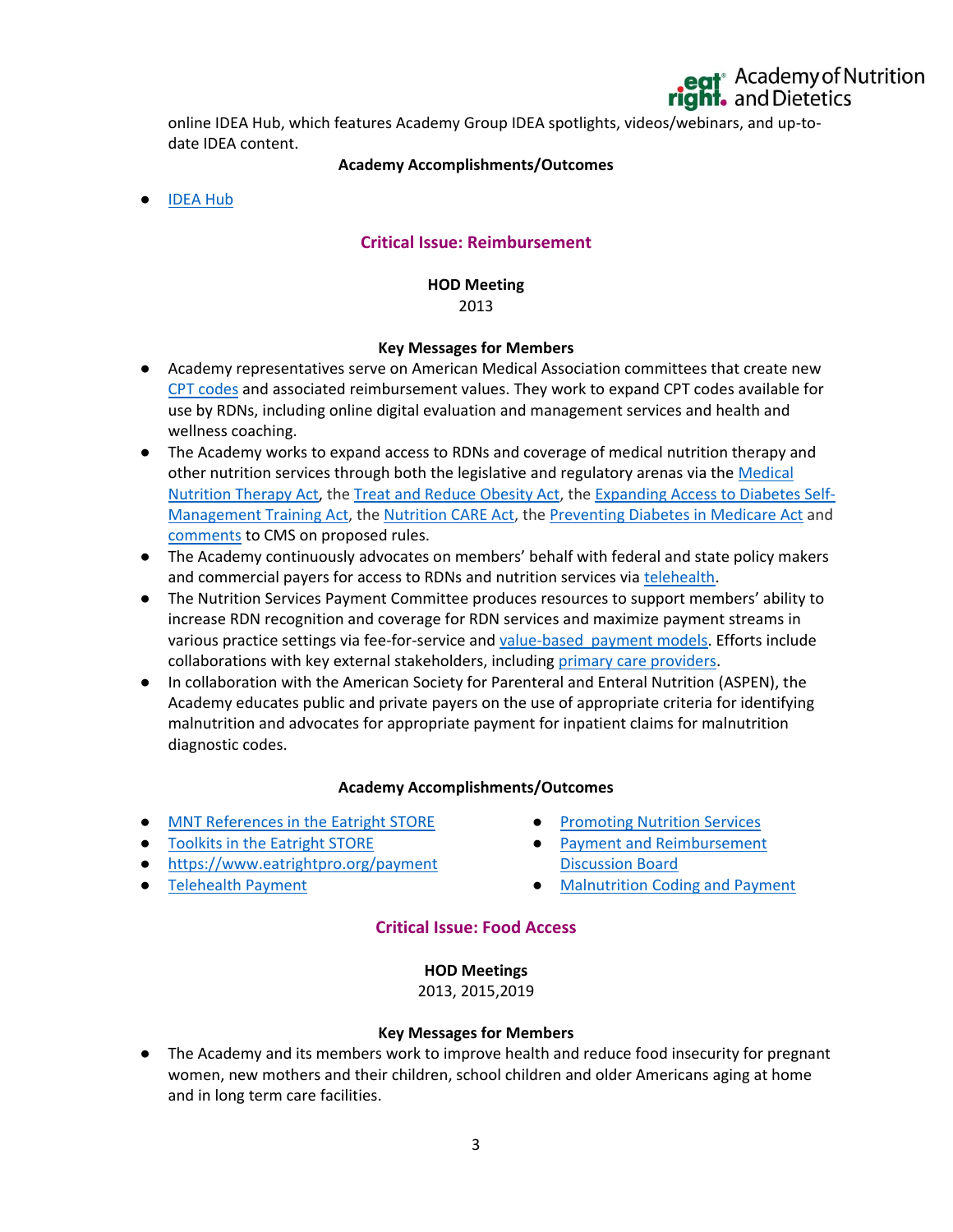- The Academy is a proud champion of the Medical Nutrition Therapy Act. If passed, Academy members would receive more opportunities for reimbursement, while addressing the gap in care for seniors in the U.S. who only have access to MNT for diabetes and renal disease—a crucial step needed to achieve health equity for older adults from racial and ethnic minority populations.
- Strong nutrition standards work. Since the Healthy, Hunger-Free Kid Act provisions were implemented, the school meal nutrition standards significantly increased the dietary quality of both the lunch and breakfast program offerings, while Healthy Eating Index scores for lunch and breakfast increased by 41% and 44% respectively.
- Schools are the healthiest place in the U.S. to eat, according to a recent Tufts study. After analyzing 16 years of American diets, researchers found that meals eaten at schools had higher dietary value than meals eaten anywhere else.
- WIC works! A study from the Robert Wood Johnson Foundation examined the impact the change in the WIC food package had on a child's diet and found that not only was there a significant decrease in overall obesity rates for children age zero to four, but there also was an increase in breastfeeding rates, which lead to healthier mothers and babies. WIC establishes life-long health benefits.
- Millions of community-residing seniors get healthy meals delivered to their door or in a congregate setting from the Senior Nutrition Program. These programs also employ RDNs to screen and counsel participants. The Academy supports strong funding and nutrition standards for these meals programs through reauthorization of the Older Americans Act and in the annual government funding process.
- The Academy of Nutrition and Dietetics Foundation has a great relationship with Feeding America and have worked with them on the following:
	- "[Healthy Cities](https://nam10.safelinks.protection.outlook.com/?url=https%3A%2F%2Featrightfoundation.org%2Fwhy-it-matters%2Fpublic-education%2Ffuture-of-food%2F&data=04%7C01%7Camurphy%40eatright.org%7Cc412e39aef774e26fef208da0b75c731%7C5da1b5c430044586b7ab2dd01f24d7d2%7C0%7C0%7C637834897728859923%7CUnknown%7CTWFpbGZsb3d8eyJWIjoiMC4wLjAwMDAiLCJQIjoiV2luMzIiLCJBTiI6Ik1haWwiLCJXVCI6Mn0%3D%7C3000&sdata=bZ8t0b%2FaZakxOMY1raC5EOoUq0lgA0Ng5R2KpTIloQM%3D&reserved=0)" project: This multi-phase project is an integrated nutrition and health program that has been piloted with Feeding America food banks in several major US cities, including Cleveland, Houston, Oakland, Chicago, Newark, and New Orleans. The program, in its final phase now, includes four components: food distribution, nutrition education, health screenings, and safe places to play (opportunities for physical activity).
	- We also collaborated with them on the [Healthy Food Bank Hub.](https://nam10.safelinks.protection.outlook.com/?url=https%3A%2F%2Featrightfoundation.org%2Fwhy-it-matters%2Fpublic-education%2Fhealthy-food-bank-hub%2F&data=04%7C01%7Camurphy%40eatright.org%7Cc412e39aef774e26fef208da0b75c731%7C5da1b5c430044586b7ab2dd01f24d7d2%7C0%7C0%7C637834897728859923%7CUnknown%7CTWFpbGZsb3d8eyJWIjoiMC4wLjAwMDAiLCJQIjoiV2luMzIiLCJBTiI6Ik1haWwiLCJXVCI6Mn0%3D%7C3000&sdata=37hfE7I3dkmLjt1LLbfHmYD%2BEn461LAR0Shk%2FtUqqF0%3D&reserved=0)
	- We also worked with them to create the [Food Insecurity/Food Banking](https://nam10.safelinks.protection.outlook.com/?url=https%3A%2F%2Fwww.eatrightfoundation.org%2Fresources%2Ffuture-of-food%2Ffood-insecurity-food-banking-concentration&data=04%7C01%7Camurphy%40eatright.org%7Cc412e39aef774e26fef208da0b75c731%7C5da1b5c430044586b7ab2dd01f24d7d2%7C0%7C0%7C637834897728859923%7CUnknown%7CTWFpbGZsb3d8eyJWIjoiMC4wLjAwMDAiLCJQIjoiV2luMzIiLCJBTiI6Ik1haWwiLCJXVCI6Mn0%3D%7C3000&sdata=caJTeNZGXowCT08KUIfUGo6zljWRcG%2FgNjvTBCcPP3E%3D&reserved=0) dietetic internship curriculum.
- In collaboration with the Nutrition Research Network, the Foundation led our Food Security Solution[s project](https://nam10.safelinks.protection.outlook.com/?url=https%3A%2F%2Fwww.eatrightfoundation.org%2Fresources%2Ffuture-of-food%2Ffood-security-solutions&data=04%7C01%7Camurphy%40eatright.org%7Cc412e39aef774e26fef208da0b75c731%7C5da1b5c430044586b7ab2dd01f24d7d2%7C0%7C0%7C637834897728859923%7CUnknown%7CTWFpbGZsb3d8eyJWIjoiMC4wLjAwMDAiLCJQIjoiV2luMzIiLCJBTiI6Ik1haWwiLCJXVCI6Mn0%3D%7C3000&sdata=6f%2FoASBbxrC1oAymPtqD6znlhrYwf%2FcfAipB60soYPA%3D&reserved=0). This project pilot tested and launched the "Food Security Solutions" guide and tools (five pilot sites – three in the US and two international). This guide supports community leaders in their efforts to end hunger and promote food and nutrition security and wellness in their communities by helping community partners identify the interventions that will make the biggest impact in addressing food security and access for their most vulnerable populations.
	- Through funding from the General Mills Foundation, the Foundation funded an initial research fellow in 2016 to draft the guide, a second fellow to help build out ANDHII surveys for community settings, including food banks, and a third fellow to create and package all of the resources and promote to our membership. This work was completed in spring 2020.
- In 2012, the Academy of Nutrition and Dietetics Foundation (Foundation), Feeding America (FA), and National Dairy Council (NDC) came together to address a public health challenge – raising awareness of food insecurity as a public health issue and increasing access to adequate amounts of nutrient dense food for all Americans – and launched the *Future of Food initiative* (FOF).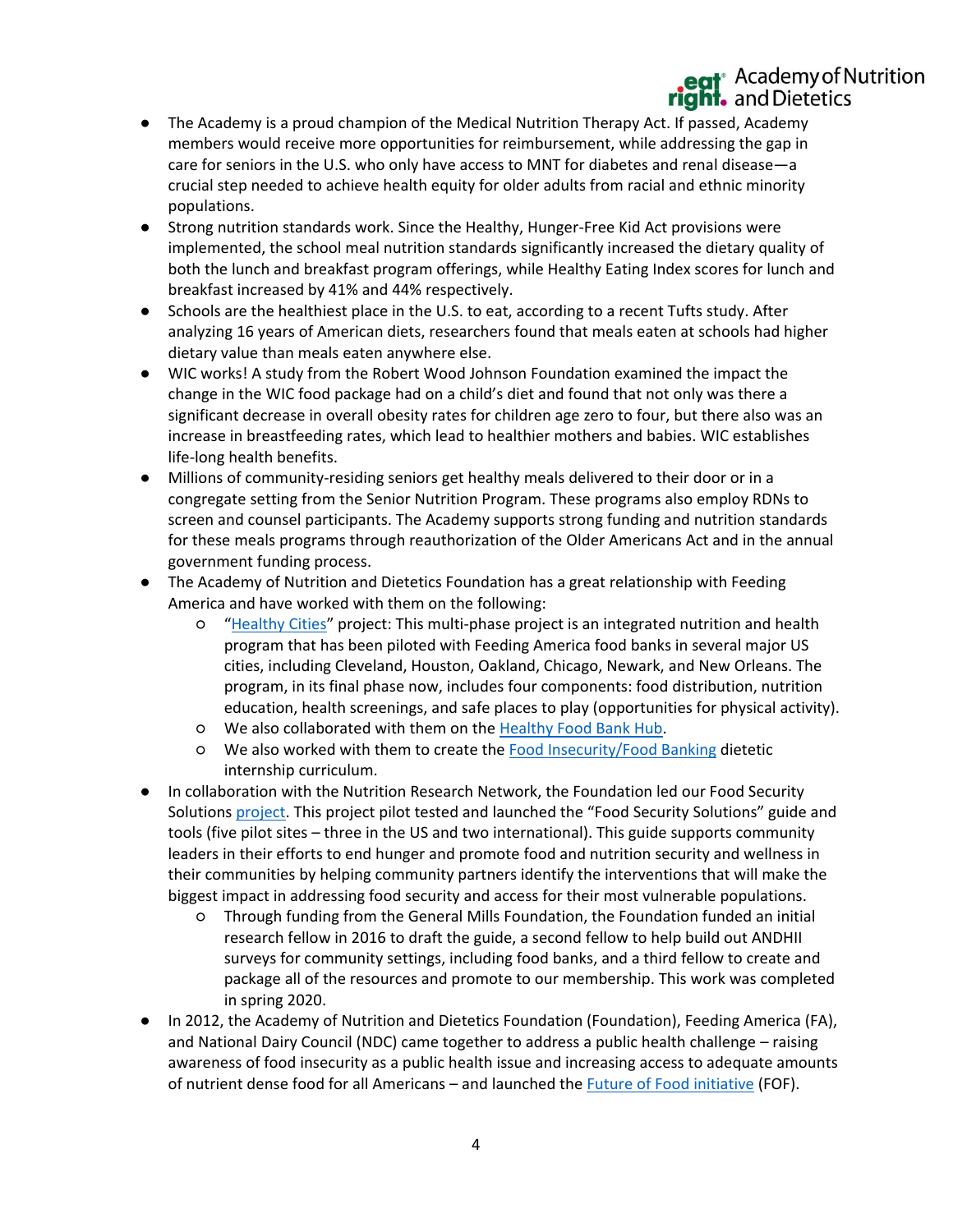- When COVID first started the article we created an article that featured how our resources can help support members, students and educators during the pandemic [here.](https://www.eatrightfoundation.org/foundation/blogs/foundation-admin/2020/03/25/foundation-resources-for-academy-members-students)
	- Scholarships, Awards and Grants
	- The Foundation Board allowed no-cost extensions to all research grant recipients whose research activities were impacted by COVID-19.
	- As a direct response to the impact of the pandemic on students, CDR made an additional \$100,000 donation in 2020 to support Foundation scholarships for dietetic interns of underrepresented backgrounds and significant financial need.
	- o Fellowships
	- The work of our Accelerating Food Security Fellow. [This page](https://nam10.safelinks.protection.outlook.com/?url=https%3A%2F%2Fwww.eatrightfoundation.org%2Fresources%2Ffuture-of-food%2Faccelerating-food-security&data=04%7C01%7Camurphy%40eatright.org%7C1f5e555067ec447c7f5008da08f7dc92%7C5da1b5c430044586b7ab2dd01f24d7d2%7C0%7C0%7C637832157934102605%7CUnknown%7CTWFpbGZsb3d8eyJWIjoiMC4wLjAwMDAiLCJQIjoiV2luMzIiLCJBTiI6Ik1haWwiLCJXVCI6Mn0%3D%7C3000&sdata=FnuGU5U9PuuTi9323%2ByzWKgL979p0FrWh2ubWoQzqeI%3D&reserved=0) on our website provides an overview of the program.

### **Academy Accomplishments/Outcomes**

- Policy Initiatives and Advocacy staff worked closely with the SNS DPG to create the Healthy School Meals for All [video](https://www.youtube.com/watch?v=iprEmZZXEgg) and [one-pager](https://www.eatrightpro.org/-/media/eatrightpro-files/advocacy/legislation/healthyschoolmealsforall-onepager.pdf?la=en&hash=91FB254352A9FBBB67AC287B286E16A6DC4D9DBD) to shine a spotlight on the impact school meals have in communities across the country.
- Academy members are encouraged to join the [ACT now for MNT campaign](https://www.eatrightpro.org/advocacy/legislation/all-legislation/medical-nutrition-therapy-act#act-now) to garner support and raise awareness of the Medical Nutrition Therapy Act.
- The Academy coordinated with other organizations to secure a strong reauthorization of senior nutrition programs in 2020 and has successfully advocated for funding increases for these programs. See also: [Academy Celebrates 50 Years of Senior Nutrition Program.](https://www.eatrightpro.org/news-center/member-updates/from-our-leaders/academy-celebrates-50-years-of-senior-nutrition-program)
- [Future of Food, Accelerating Food Security](https://www.eatrightfoundation.org/resources/future-of-food/accelerating-food-security)

## **Critical Issue: Marketing the RDN as THE Expert**

# **HOD Meeting**

#### 2017

#### **Key Messages for Members**

- The Academy continued its successful program of promoting registered dietitian nutritionists and dietetics technicians, registered.
- Media coverage plays a significant role in building awareness and recognition for the Academy and its members. The Academy's Strategic Communications team worked with the news media to raise public awareness of the Academy, the significant contributions of members, scientific research published in the *Journal of the Academy of Nutrition and Dietetics* and the importance of healthful nutrition for everyone.
- The Academy and its network of volunteer media Spokespeople remained a trusted source for media across the country and the globe. From June 1, 2020, through May 31, 2021, interviews with Academy Spokespeople reached an audience of approximately 7.1 billion and generated 1,800 media placements. During the same time, the Academy's name reached an audience of approximately 31.6 billion and appeared 16,500 times in media stories.
- In March 2021, the hashtag #NationalNutritionMonth and ancillary hashtags such as #NNMchat, #RDNday and variations were used in more than 50,000 social media posts for a total of 340.8 million impressions.

[2022 National Nutrition Month® Press Releases](https://www.eatrightpro.org/media/press-releases/national-nutrition-month)